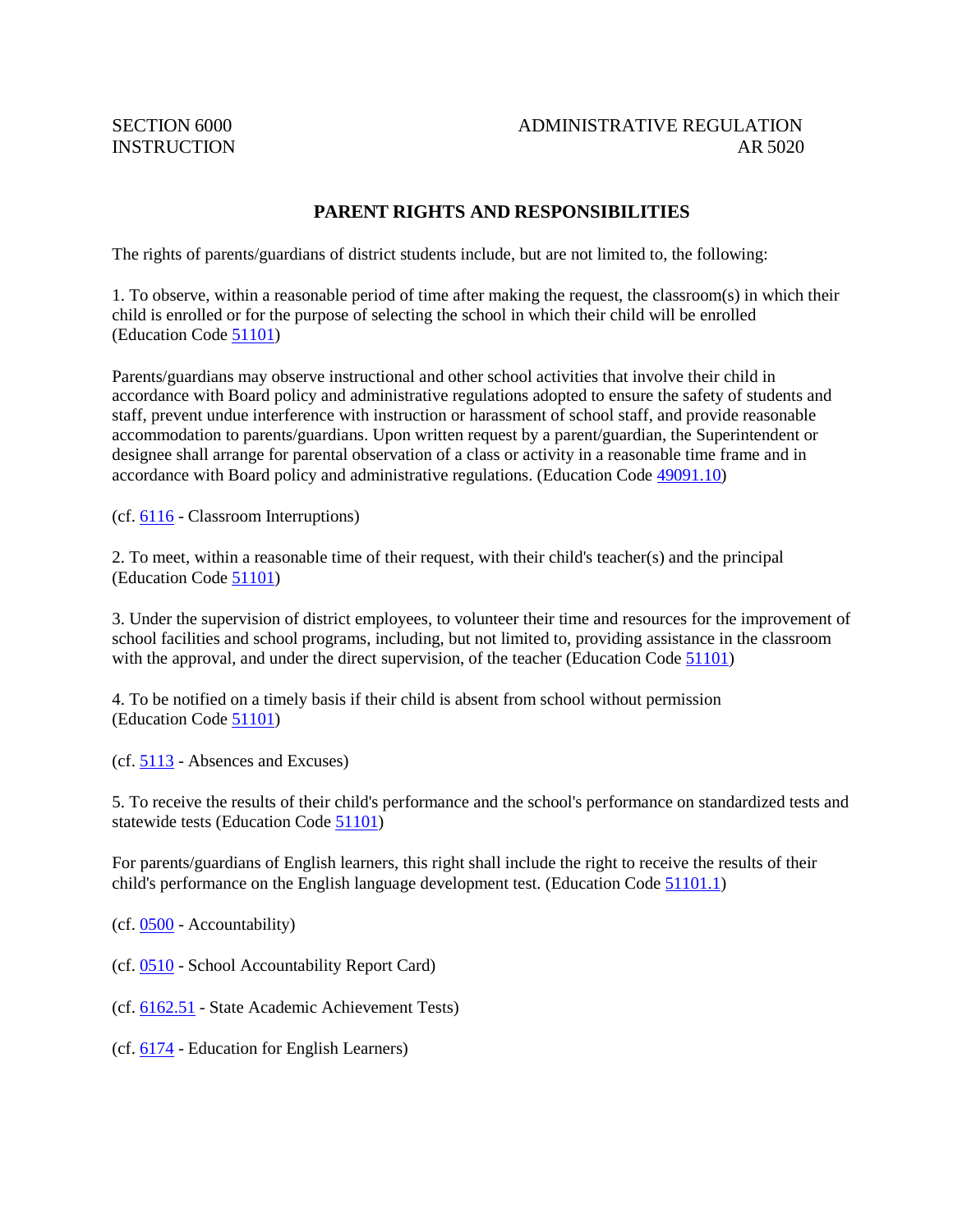6. To request a particular school for their child and to receive a response from the district (Education Code [51101\)](http://gamutonline.net/displayPolicy/138107/5)

(cf. [5116.1](http://gamutonline.net/displayPolicy/1053070/5) - Intradistrict Open Enrollment)

(cf. [5117](http://gamutonline.net/displayPolicy/170868/5) - Interdistrict Attendance)

7. To have a school environment for their child that is safe and supportive of learning (Education Code [51101\)](http://gamutonline.net/displayPolicy/138107/5)

(cf. [0450](http://gamutonline.net/displayPolicy/1053052/5) - Comprehensive Safety Plan)

(cf. [3515](http://gamutonline.net/displayPolicy/431198/5) - Campus Security)

(cf. [5131](http://gamutonline.net/displayPolicy/931147/5) - Conduct)

(cf. [5137](http://gamutonline.net/displayPolicy/170904/5) - Positive School Climate)

 $(cf. 5142 - Safety)$  $(cf. 5142 - Safety)$  $(cf. 5142 - Safety)$ 

8. To examine the curriculum materials of the class(es) in which their child is enrolled (Education Code [51101;](http://gamutonline.net/displayPolicy/138107/5) 20 USC [1232h\)](http://gamutonline.net/displayPolicy/241100/5)

Parents/guardians may inspect, in a reasonable time frame, all primary supplemental instructional materials and assessments stored by the classroom teacher, including textbooks, teacher's manuals, films, audio and video recordings, and software. (Education Code [49091.10\)](http://gamutonline.net/displayPolicy/138136/5)

Each school site shall make available to parents/guardians and others, upon request, a copy of the prospectus for each course, including the titles, descriptions and instructional aims of the course. (Education Code [49091.14\)](http://gamutonline.net/displayPolicy/138138/5)

The school may charge an amount not to exceed the cost of duplication. (Education Code [49091.14\)](http://gamutonline.net/displayPolicy/138138/5)

- (cf. [1312.2](http://gamutonline.net/displayPolicy/170635/5) Complaints Concerning Instructional Materials)
- (cf. [1312.4](http://gamutonline.net/displayPolicy/936007/5) Williams Uniform Complaint Procedures)
- (cf. [6141](http://gamutonline.net/displayPolicy/170968/5) Curriculum Development and Evaluation)

(cf. [6142.1](http://gamutonline.net/displayPolicy/352665/5) - Sexual Health and HIV/AIDS Prevention Instruction)

- (cf. [6161.1](http://gamutonline.net/displayPolicy/931151/5) Selection and Evaluation of Instructional Materials)
- (cf. [6161.11](http://gamutonline.net/displayPolicy/171029/5) Supplementary Instructional Materials)

9. To be informed of their child's progress in school and of the appropriate school personnel whom they should contact if problems arise with their child (Education Code [51101\)](http://gamutonline.net/displayPolicy/138107/5)

(cf. [5121](http://gamutonline.net/displayPolicy/1053072/5) - Grades/Evaluation of Student Achievement) (cf. [6020](http://gamutonline.net/displayPolicy/171184/5) - Parent Involvement)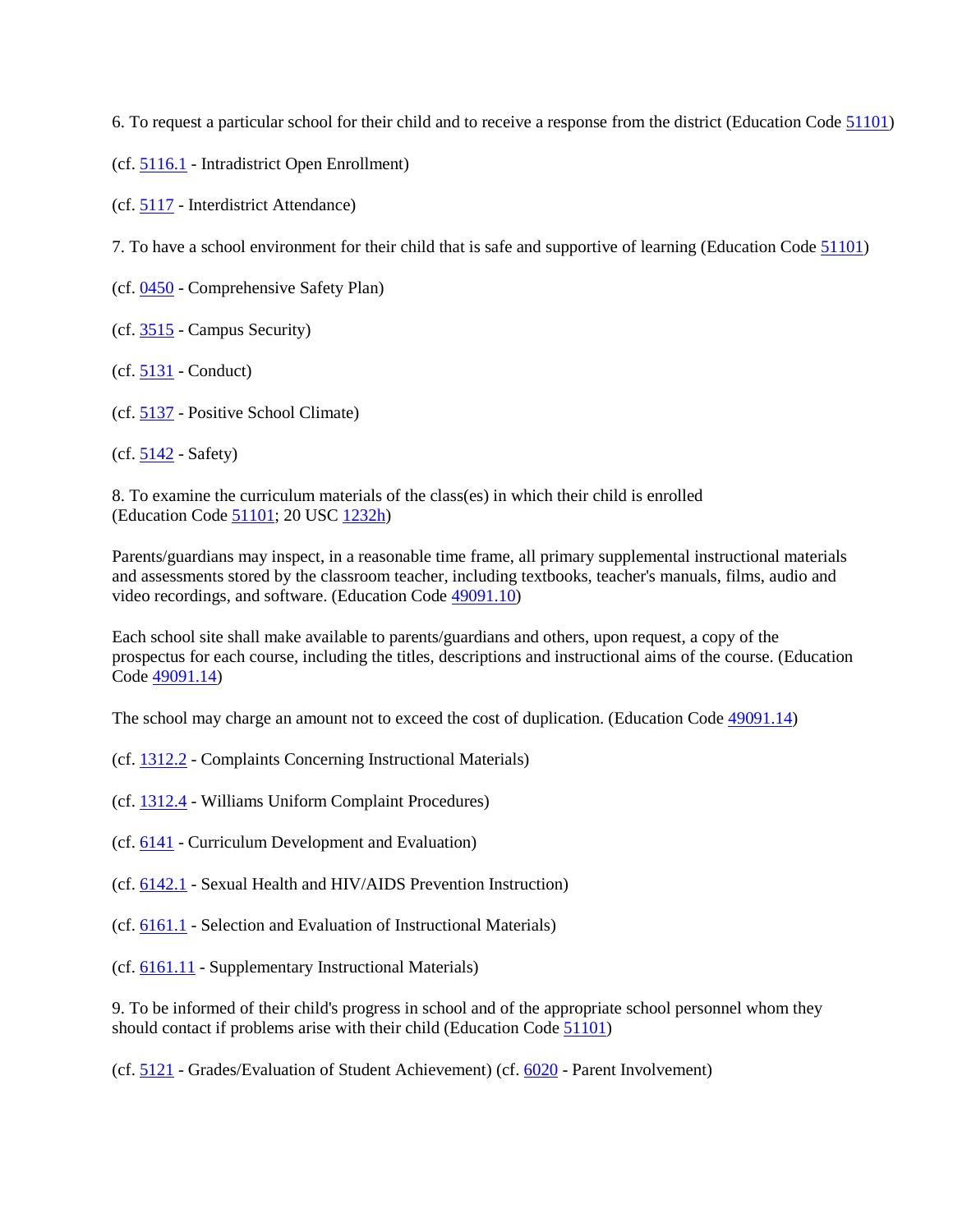10. For parents/guardians of English learners, to support their child's advancement toward literacy (Education Code [51101.1\)](http://gamutonline.net/displayPolicy/288559/5)

The Superintendent or designee may make available, to the extent possible, surplus or undistributed instructional materials to parents/guardians pursuant to Education Code [60510.](http://gamutonline.net/displayPolicy/133895/5) (Education Code [51101.1\)](http://gamutonline.net/displayPolicy/288559/5)

(cf. [3270](http://gamutonline.net/displayPolicy/1056955/5) - Sale and Disposal of Books, Equipment and Supplies)

11. For parents/guardians of English learners, to be informed, through the school accountability report card, about statewide and local academic standards, testing programs, accountability measures and school improvement efforts (Education Code [51101.1\)](http://gamutonline.net/displayPolicy/288559/5)

12. To have access to the school records of their child (Education Code [51101\)](http://gamutonline.net/displayPolicy/138107/5)

- (cf. [5125](http://gamutonline.net/displayPolicy/559084/5) Student Records)
- (cf. [5125.1](http://gamutonline.net/displayPolicy/274285/5) Release of Directory Information)

13. To receive information concerning the academic performance standards, proficiencies or skills their child is expected to accomplish (Education Code [51101\)](http://gamutonline.net/displayPolicy/138107/5)

- (cf. [6011](http://gamutonline.net/displayPolicy/211099/5) Academic Standards)
- (cf. [6146.1](http://gamutonline.net/displayPolicy/352667/5) High School Graduation Requirements)
- (cf. [6146.4](http://gamutonline.net/displayPolicy/222843/5) Differential Graduation and Competency Standards for Students with Disabilities)
- (cf. [6146.5](http://gamutonline.net/displayPolicy/211104/5) Elementary/Middle School Graduation Requirements)

14. To be informed in advance about school rules, including disciplinary rules and procedures in accordance with Education Code [48980,](http://gamutonline.net/displayPolicy/226041/5) attendance policies, dress codes and procedures for visiting the school (Education Code [51101\)](http://gamutonline.net/displayPolicy/138107/5)

- (cf. [1250](http://gamutonline.net/displayPolicy/171202/5) Visitors/Outsiders)
- (cf. [5132](http://gamutonline.net/displayPolicy/171234/5) Dress and Grooming)
- (cf. [5144](http://gamutonline.net/displayPolicy/909486/5) Discipline)
- (cf. [5145.6](http://gamutonline.net/displayPolicy/222839/5) Parental Notifications)

15. To be notified, as early in the school year as practicable pursuant to Education Code [48070.5,](http://gamutonline.net/displayPolicy/138070/5) if their child is identified as being at risk of retention and of their right to consult with school personnel responsible for a decision to promote or retain their child and to appeal such a decision (Education Code [51101\)](http://gamutonline.net/displayPolicy/138107/5)

(cf. [5123](http://gamutonline.net/displayPolicy/226660/5) - Promotion/Acceleration/Retention)

16. To receive information about any psychological testing the school does involving their child and to deny permission to give the test (Education Code [51101\)](http://gamutonline.net/displayPolicy/138107/5)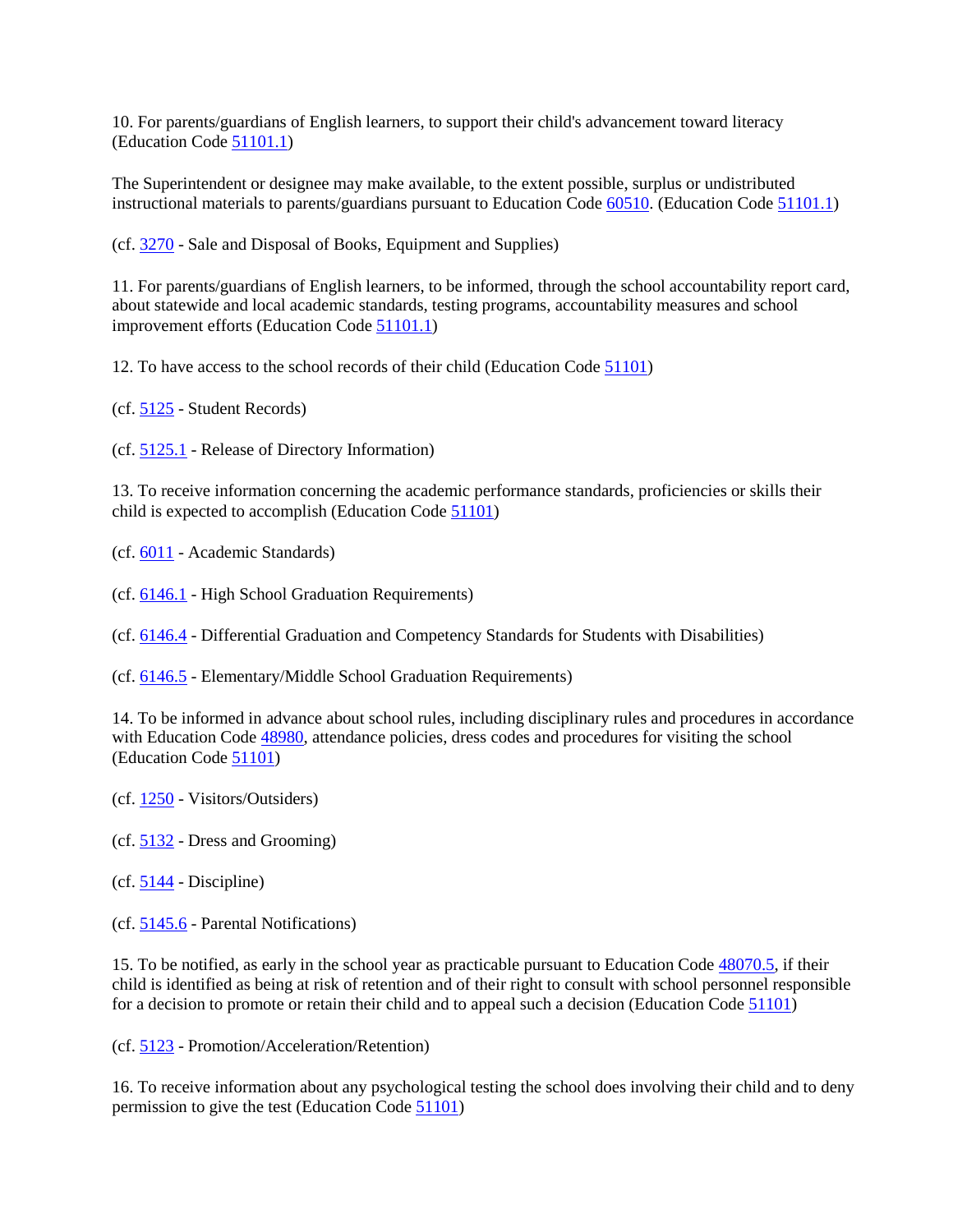(cf. [6164.2](http://gamutonline.net/displayPolicy/1036978/5) - Guidance/Counseling Services)

(cf. [6164.4](http://gamutonline.net/displayPolicy/292832/5) - Identification and Evaluation of Individuals for Special Education)

(cf. [6164.6](http://gamutonline.net/displayPolicy/171048/5) - Identification and Education Under Section 504)

17. To refuse to submit or to participate in any assessment, analysis, evaluation or monitoring of the quality or character of the student's home life, any form of parental screening or testing, any nonacademic homebased counseling program, parent training, or any prescribed family education service plan and to inspect any survey collecting personal information (Education Code [49091.18;](http://gamutonline.net/displayPolicy/138140/5) 20 USC [1232h\)](http://gamutonline.net/displayPolicy/241100/5)

(cf. [5022](http://gamutonline.net/displayPolicy/288764/5) - Student and Family Privacy Rights)

18. To participate as a member of a parent advisory committee, school site council or site-based management leadership team in accordance with any rules and regulations governing membership in these organizations (Education Code [51101\)](http://gamutonline.net/displayPolicy/138107/5)

For parents/guardians of English learners, this right shall include the right to participate in school and district advisory bodies in accordance with federal and state law and regulations. (Education Code [51101.1\)](http://gamutonline.net/displayPolicy/288559/5)

(cf. [0420](http://gamutonline.net/displayPolicy/1002197/5) - School Plans/Site Councils)

(cf. [1220](http://gamutonline.net/displayPolicy/170624/5) - Citizen Advisory Committees)

(cf. [6171](http://gamutonline.net/displayPolicy/288781/5) - Title I Programs)

(cf. [6175](http://gamutonline.net/displayPolicy/303911/5) - Migrant Education Program)

19. To question anything in their child's record that the parent/guardian feels is inaccurate or misleading or is an invasion of privacy and to receive a response from the school (Education Code [51101\)](http://gamutonline.net/displayPolicy/138107/5)

(cf. [5125.3](http://gamutonline.net/displayPolicy/171127/5) - Challenging Student Records)

20. To provide informed, written parental consent before their child is tested for a behavioral, mental or emotional evaluation. A general consent, including medical consent used to approve admission to or involvement in a special education or remedial program or regular school activity, shall not constitute written consent for these purposes. (Education Code [49091.12\)](http://gamutonline.net/displayPolicy/138137/5)

(cf. [5131.6](http://gamutonline.net/displayPolicy/171128/5) - Alcohol and Other Drugs)

(cf. [5141.3](http://gamutonline.net/displayPolicy/171177/5) - Health Examinations)